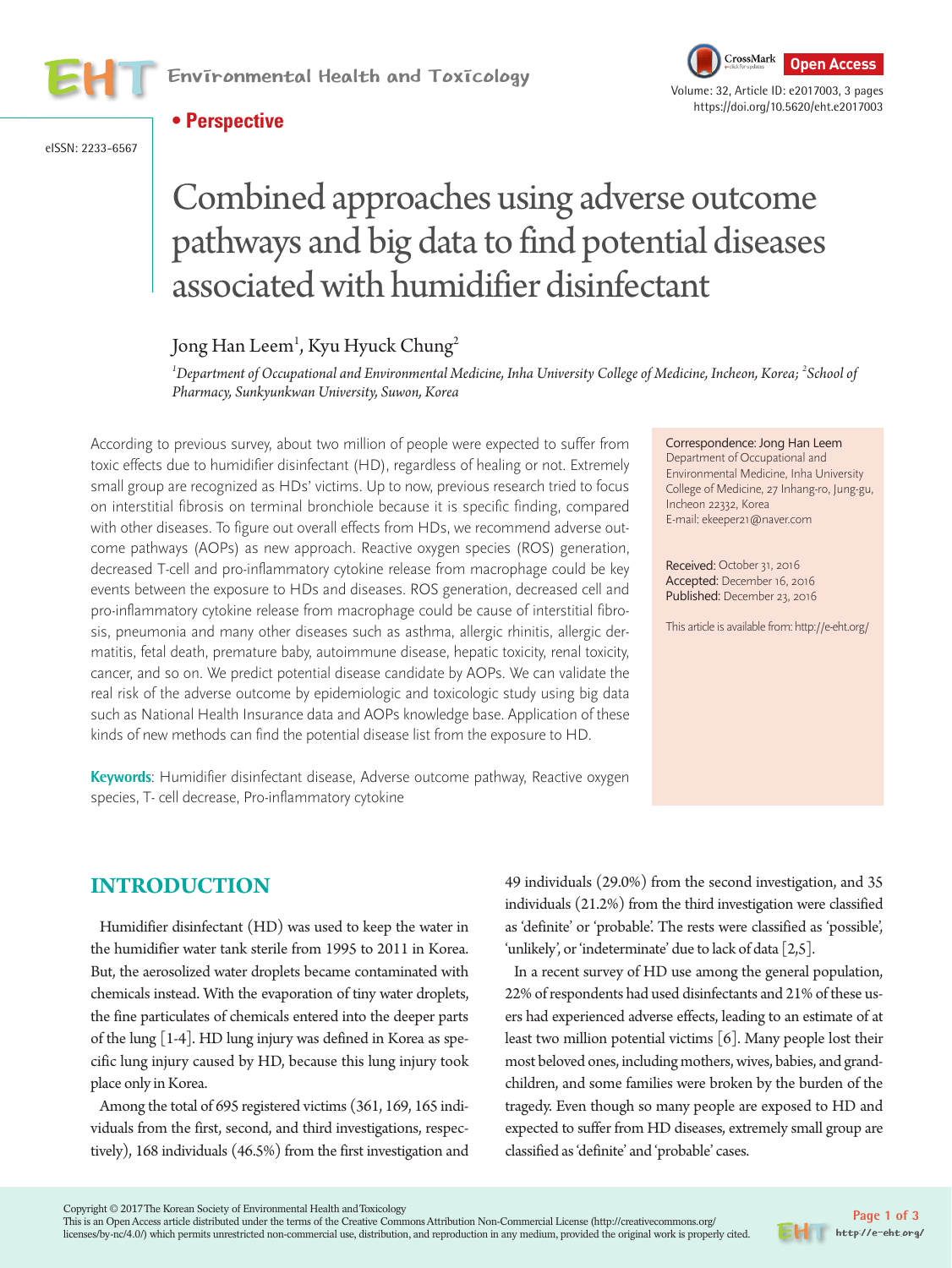Up to now, previous research tried to focus on interstitial fibrosis on terminal bronchiole because it is specific finding, compared with other diseases. To figure out overall effects from HDs, what should we take notice of?

#### **THE HYPOTHESIS/THEORY**

HDs diseases are results of toxicologic process by HDs. HDs diseases can be predicted by adverse outcome pathways (AOPs) study.

#### Hypothesis of Toxicologic Pathways

First of all, what is molecular initiating events (MIEs) caused by HDs? According to Song et al. [6]'s study, administration of polyhexamethylene guanidine (PHMG) induced pro-inflammatory cytokines elevation and infiltration of immune cells into the lungs. PHMG also decreased the total cell number and the  $CD4(+)/CD8(+)$  cell ratio in the thymus, with the histopathological examination indicating severe reduction of cortex and medulla. The mRNA levels of biomarkers associated with T-cell development also decreased markedly [6]. These findings suggest that exposure of lung tissue to PHMG leads to pulmonary inflammation and fibrosis as well as decreased cell immunity. Cytokines play an important role in controlling the homoeostasis of the immune system. Infection with human immunodeficiency virus (HIV) results in dysregulation of the cytokine profile *in vivo* and *in vitro*. During the course of HIV-1 infection secretion of T-helper type 1 cytokines, such as interleukin (IL)-2, and antiviral interferon-gamma, is generally decreased, whereas production of T-helper type 2 cytokines, IL-4, IL-10, pro-inflammatory cytokines (IL-1, IL-6, IL-8) and tumor necrosis factor-alpha, is increased. Such abnormal cytokine production contributes to the pathogenesis of the disease by impairing cellmediated immunity [7]. HIV infection is associated with a profound dysregulation of the immune system and alterations in the cytokine profile. Tuberculosis (TB), a common opportunistic infection in HIV positive patients, leads to further immune suppression and a faster progression of the disease. The CD4+/ CD8+ ratio is good marker for immune impairment. The CD4+/CD8+ ratio in the TB patients group with or without chronic obstructive pulmonary disease was significantly lower than that in control group [8].

Pneumonia mortality less than 15 years old sharply decreased from 1.2/100 000 of person in 2011 to 0.5/100 000 of person in 2012 when HDs were prohibited [9]. Older people have higher risk of death from infectious diseases including pneumonia than younger people do. Pneumonia attributed by HD could share same pathogenetic pathways by impairing cell-mediated

immunity.

The magnitude of two million potential victims with adverse effects from HDs suggests that we should examine the resurgence of pneumonia in Korea from impairing cell-mediated immunity. Reactive oxygen species (ROS) generation, decreased T-cell and pro-inflammatory cytokine release from macrophage could be key events (KEs) between the exposure to HDs and diseases. ROS generation, decreased T- cell and pro-inflammatory cytokine release from macrophage could raise the possibilities of causing interstitial fibrosis and many other diseases such as pneumonia, asthma, allergic rhinitis, allergic dermatitis, cerebrovascular disease, cardiovascular disease, diabetes, fetal death, premature baby, autoimmune disease, hepatic toxicity, renal toxicity, cancer, and so on. These diseases should be called hereafter as HDs diseases, because only HDs lung injury did not exist.

#### **VALIDATION OF HYPOTHESIS AND DISCUSSION**

AOPs describe a generalizable/predictable biological motif of failure that can be expected when a particular biological pathway or process is perturbed [10]. AOPs depict existing knowledge which links two anchor points, MIEs and adverse outcomes (AOs). In the case of HDs, MIEs can be causally linked to KEs such as ROS generation, decreased T-cell and pro-inflammatory cytokine release from macrophage along the AOPs. Possible AOs are interstitial fibrosis and many other diseases such as pneumonia, asthma, allergic rhinitis, allergic dermatitis, cerebrovascular disease, cardiovascular disease, diabetes, fetal death, premature baby, autoimmune disease, hepatic toxicity, renal toxicity, cancer, and so on. Next generation toxicology, such as AOP, pathway-based toxicology, toxome, can be good methods to clarify the toxicologic effect from HDs.

We can validate the real risk of the AO by epidemiologic and toxicologic study using big data such as National Health Insurance data and AOPs knowledge base. Application of these kinds of new methods can find the potential disease list from the exposure to HD.

# **CONCLUSION**

Next generation toxicology, such as AOP, pathway-based toxicology, toxome, can be good methods to clarify the toxicologic effect from HDs.

#### **CONFLICT OF INTEREST**

The authors have no conflicts of interest associated with the